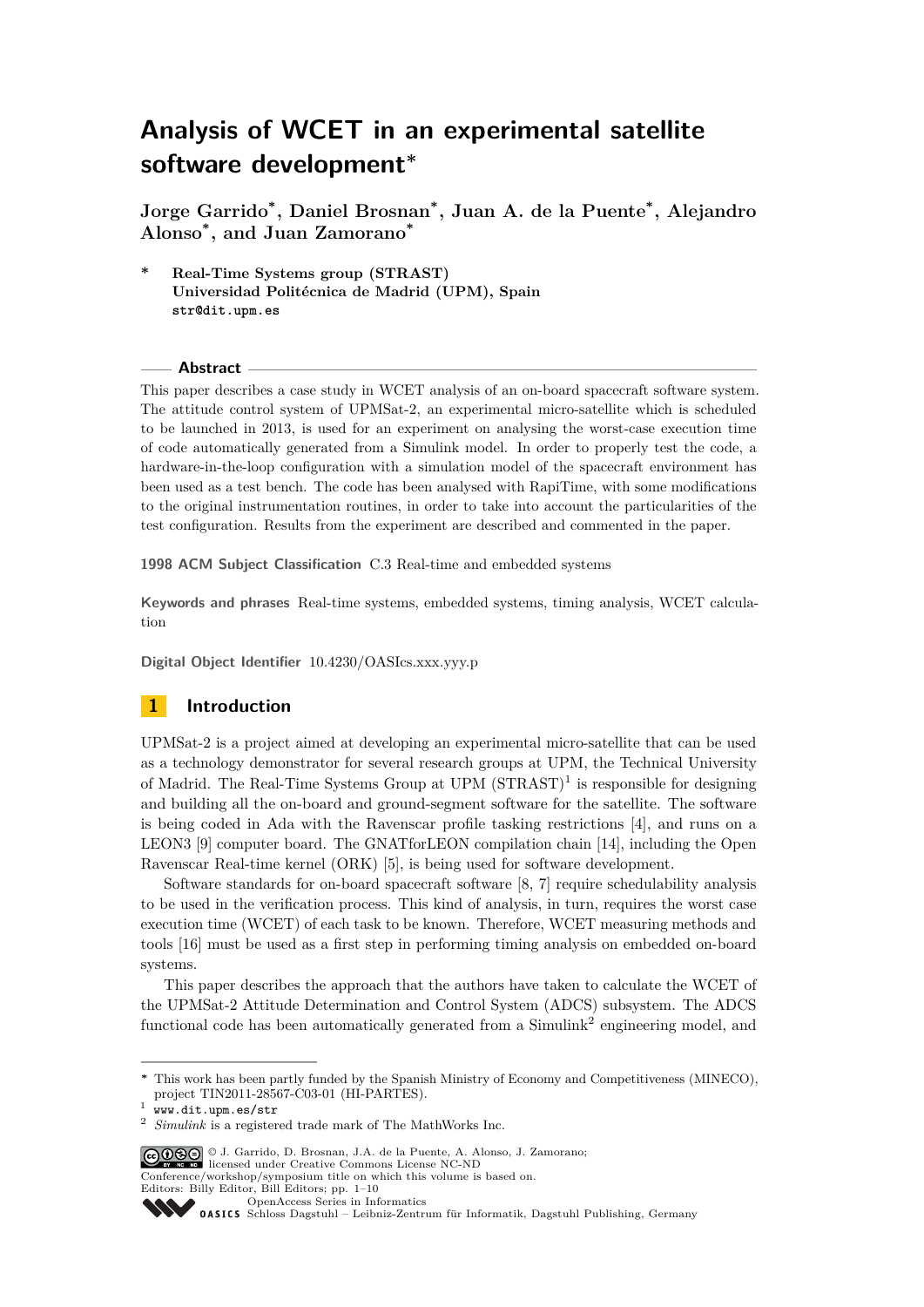then integrated with concurrent, real-time container code following a model-driven approach. The WCET of the resulting code has been analysed using RapiTime<sup>3</sup>, a well-known tool for hard real-time systems analysis.

The rest of the paper is organised as follows: Section [2](#page-1-0) describes the ADCS subsystem and its relationship to other components of the UPMSat-2 software. Section [3](#page-4-0) presents the methodological approach to WCET analysis and the details of the analysis process. Section [4](#page-6-0) summarizes the results obtained so far. Finally, section [5](#page-8-0) presents the conclusions of the analysis and some ideas for future work.

# <span id="page-1-0"></span>**2 System description**

## <span id="page-1-1"></span>**2.1 Hardware platform**

All the computer-related functions on board of the UPMSat-2 satellite will be executed on a single computer platform, called the On-Board Computer (OBC) [\[6\]](#page-9-8). The OBC hardware will be based on a LEON computer with SRAM main memory and a solid state disk (SDD), as well as a number of peripherals for interaction with the satellite sensors and actuators.

The LEON family of processors<sup>4</sup> is a 32-bit synthesizable VHDL processor core that implements the SPARC V8 architecture [\[15\]](#page-9-9). The flight version of the OBC, which will be based on LEON3, is still under development. For this reason, an engineering model has been used for this experiment. The engineering model is based on a GR-XC3S1500 Spartan3 development board<sup>5</sup> with a LEON2 processor at 40 MHz clock frequency and 64 MB of SDRAM. Cache memory is not used in this implementation. The main difference between the LEON2 processor used in the engineering model and the envisaged production LEON3 are that the latter has a 7-stage pipeline instead of the 5-stage pipeline of LEON2. Other differences, such as the presence of an MMU and SMP support in LEON3, are not significant as these features are not used in this project. Since the purpose of this work is to validate the WCET calculation methodology, it can be assumed that the engineering model is a representative instance of the flight computer.

## **2.2 Software architecture**

The on-board software system is composed of the following subsystems (figure [1\)](#page-2-0):

- *Platform monitoring*: this subsystem is in charge of assessing the state of the satellite by periodically reading housekeeping sensor data (battery and solar panel voltages and currents, temperatures at various points of the spacecraft, etc.)
- *Telemetry and telecommand (TMTC)*: this subsystem interacts with the telecommunica- $\mathbf{r}$ tions hardware (TMC) in order to send messages (telemetry) to a ground-based station and receive telecommands from it.
- *Attitude determination and control system (ADCS)*: this subsystem computes the orienta- $\blacksquare$ tion (attitude) of the satellite with respect to the Earth, and takes corrective actions in order to keep it within the specified values. The attitude is derived from 3-axis measurements of the Earth magnetic field made with special sensors called *magnetometers* (MM). Control actions are performed by means of *magnetorquers* (MT), which are electromagnets

 $^3$  <http://www.rapitasystems.com/rapitime>

<sup>4</sup> <http://www.gaisler.com/leonmain.html>

<sup>5</sup> [http://www.pender.ch/products\\_xc3s.shtml](http://www.pender.ch/products_xc3s.shtml)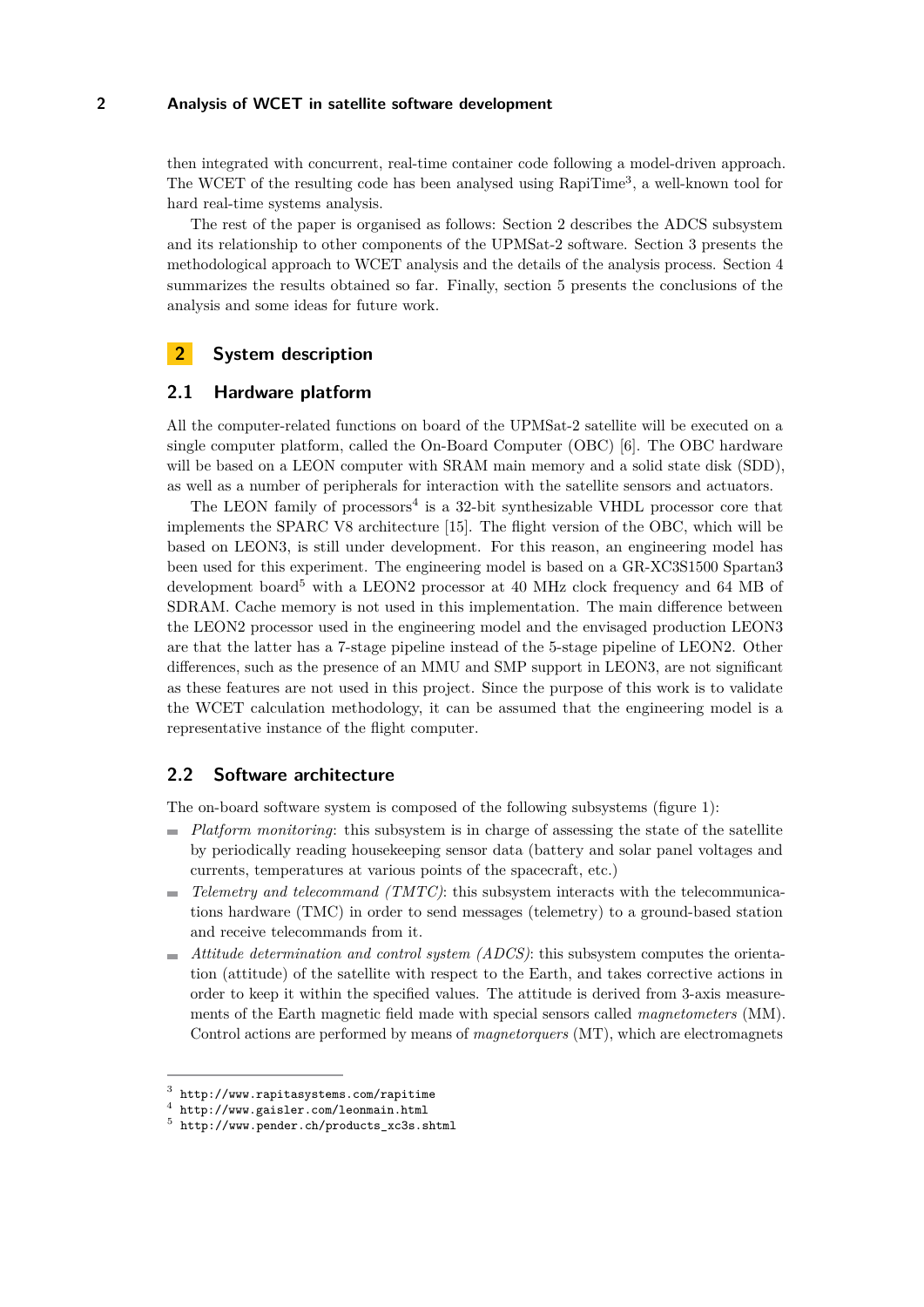

<span id="page-2-0"></span>**Figure 1** UPMSat-2 software architecture.

that can develop a magnetic field that is used to change the attitude of the satellite as needed.

In addition to the above main subsystems, there is another software component which manages the operation of the satellite payload. In this case, the payload consists of a series of experiments to be performed when ordered by specific telecommands.

The code for the UPMSat-2 software is written in Ada [\[1\]](#page-8-1), and is being produced using a model-driven approach which was first developed in a previous project [\[11\]](#page-9-10). Under this approach, a software system is made of a number of components with well-defined interfaces. The internals of a component have three main parts, which implement separation of concerns between the functional, concurrent, and synchronisation aspects of the component. In particular, functional code generated with high-level modelling tools such as Simulink can be incorporated in the functional part of a component, leaving the complexity of concurrency, timing and synchronization to the other parts (figure [2\)](#page-3-0). Concurrency and synchronization are implemented by Ada tasks as restricted by the Ravenscar profile, i.e. the number of tasks if fixed, the scheduling method is fixed-priority pre-emptive scheduling (FPPS), and communication among tasks is limited to shared data objects accessed with an immediate ceiling priority protocol (ICPP) [\[4\]](#page-9-0). The concurrent constituents of components are automatically generated from a reduced set of archetypes [\[3,](#page-9-11) [12\]](#page-9-12). Since the code of the concurrent elements is derived from a few simple patterns, the key issue for analysing the timing behaviour of the system is to get accurate estimates of the WCET of the functional code. This code can be rather complex, depending on the particular functions that are executed by each component. In the following, we will centre on the functional code of the ADCS subsystem as a representative example of the issues involved.

# **2.3 The Attitude Determination and Control System (ADCS)**

The attitude of the satellite is represented by three angles measuring the orientation of the spacecraft with respect to an Earth-based reference frame. The attitude angles are computed from the readings of three magnetometers, which measure the intensity of the Earth magnetic field on the platform reference axes. There are also three magnetorquers that are used as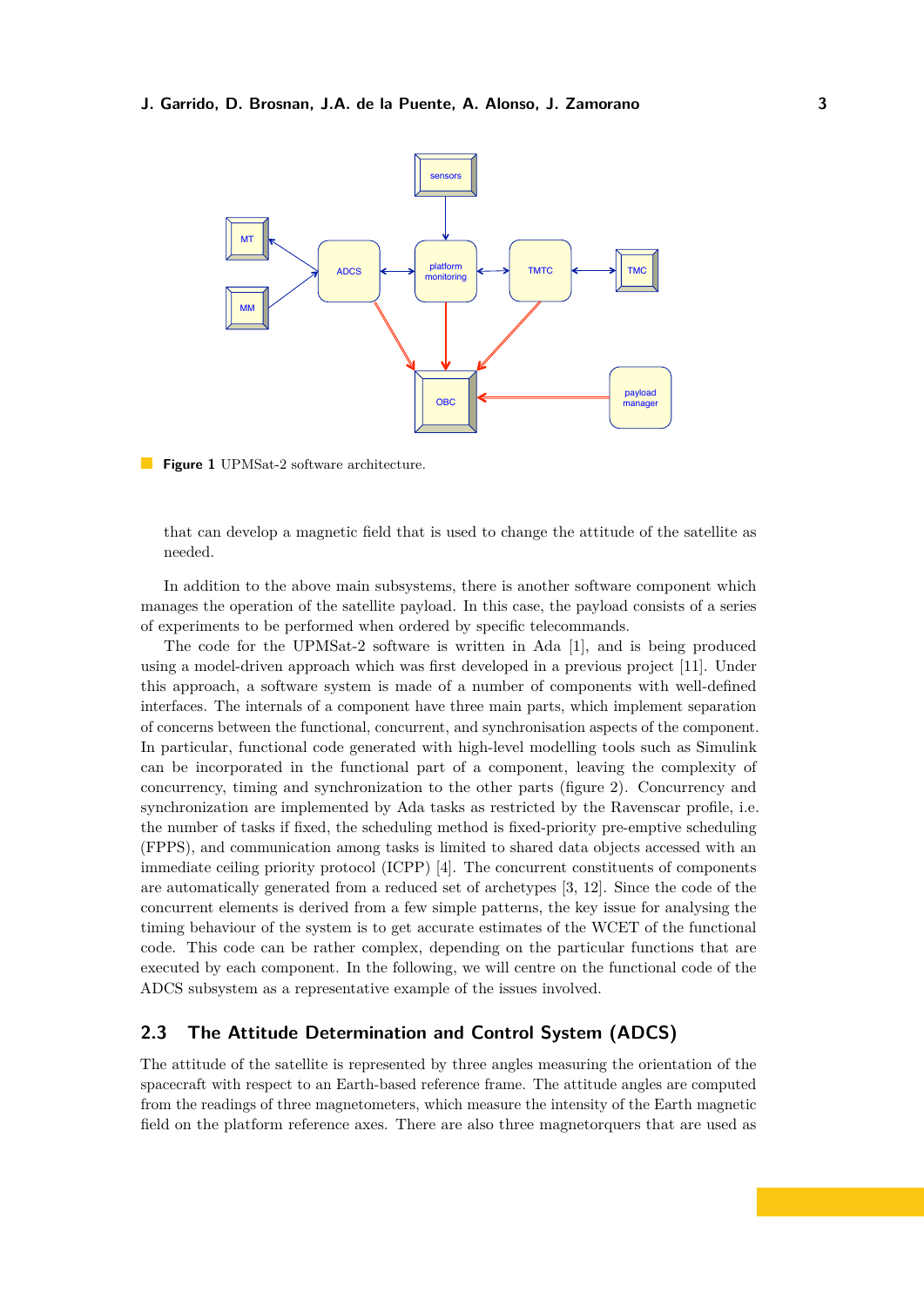

<span id="page-3-0"></span>

actuators in order to adjust the attitude to the required angle values.

The angular orientation of the satellite may change due to perturbations originated at the environment, mainly by the fluctuation of the Earth magnetic field, but also by the drag of residual atmosphere and the solar radiation pressure. There are three magnetorquers that are used as actuators in order to adjust the attitude to the required angle values in the presence of perturbations. A control algorithm is used to compute the appropriate values for the magnetorquers intensity signals.

The attitude control algorithm is designed by aerospace engineers based on a mathematical model of the spacecraft dynamics and the torque perturbations. Due to the complexity of the model, a simulation model has been created using Simulink in order to design, test and validate the structure of the control algorithm and to tune its parameters to the most appropriate values.

Figure [3](#page-4-1) shows the general structure of the simulation model. The blocks represent the spacecraft dynamics and the environment elements that are relevant for the design, including the Earth magnetic field, environmental perturbations, and the changes in the gravitational acceleration. The variables in the model represent different torques acting on the spacecraft, the quaternions representing the attitude of the satellite with respect to a vertical reference frame, the rotation matrix from the vertical reference frame to the satellite reference frame  $(\mathbf{C}_{\text{BV}})$ , and the angular velocity of the body with respect to the vertical reference frame (**pqr**).

The block labelled "controller" represents the control algorithm, which has as inputs the measurements of the magnetic field provided by the magnetometers  $(\mathbf{B}_{\mathrm{b}}_T)$  and its derivatives  $(\mathbf{B}_{dot})$ . The outputs of the control block are the intensity supplied to the magnetorquers  $(I_A)$  and the corresponding actuator torques  $(T_{Nm})$ . It must be noted that the sensor and actuator models are included in the controller model.

The functional code of the attitude controller is automatically generated using the Simulink code generation tools. In order to do this, and to properly model the interface elements as well, a discrete-time model of the attitude controller is required. While a discrete-time model could be obtained from a continuous-time controller model, a direct approach using discrete-time blocks in the whole model has been followed. A sampling frequency of 1Hz has been used for this purpose, based on the control engineers' knowledge of the spacecraft dynamics.

The current version of the controller functional code is comparatively simple, with no loops or conditional control structures. It has about 50 lines of C code, which are integrated with the concurrent and control constituents of the ADCS subsystem by means of the Ada interface facilities. The code implements the well-known PID (proportional-integral-derivative) control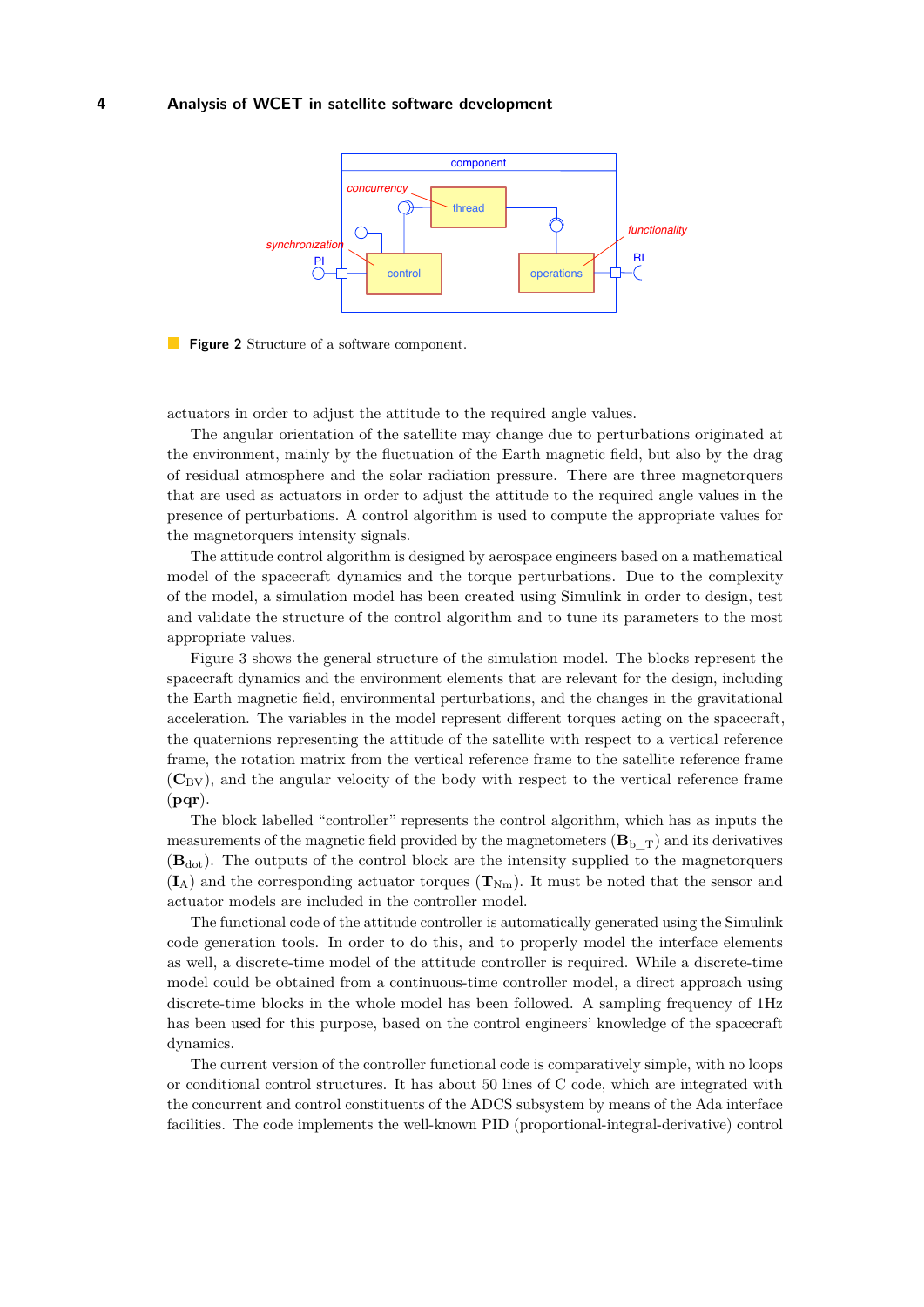

<span id="page-4-1"></span>**Figure 3** ADCS simulation model.

algorithm [\[2\]](#page-8-2). Further developments in the control algorithm are expected to produce longer and more complex code.

# <span id="page-4-0"></span>**3 Analysis of the ADCS execution time**

## **3.1 Object of the analysis**

The code that has been analysed is the ADCS functional code automatically generated by the above described simulation model. While using a purely static code analysis could be feasible, a measurement-based approach has been used in order to get accurate estimates on the WCET on real hardware [\[16\]](#page-9-6). The hardware platform is the engineering version of the OBC that was introduced in section [2.1.](#page-1-1) As it has already been discussed, this platform is representative of the final flight computer hardware which is still to be built.

An important aspect of the analysis is the software context in which the code runs. In this work we have chosen to execute the ADCS functional code on its own, with only the underlying ORK kernel in place. The only active interrupt source is the system clock interrupt, which has a fairly low frequency, about 0*.*59Hz. The execution of the interrupt handler would only add a few tens of microseconds to the measured value of execution time in the rare case that the interrupt occurs while the ADCS task is executing.

It could be argued that measuring the execution time in isolation does not account for cache interference and other effects that may result from preemption in a concurrent execution environment. Since the current configuration of the OBC does not include a cache, we can still consider that executing the code in isolation provides realistic measurements of the execution time, at least for the engineering model. Further development of the flight version of the OBC are open to using the LEON3 cache, though, which should be taken into account in future measurements. Another question is the possible effects of control flow breaks on the processor pipeline. The SPARC V8 architecture does not perform branch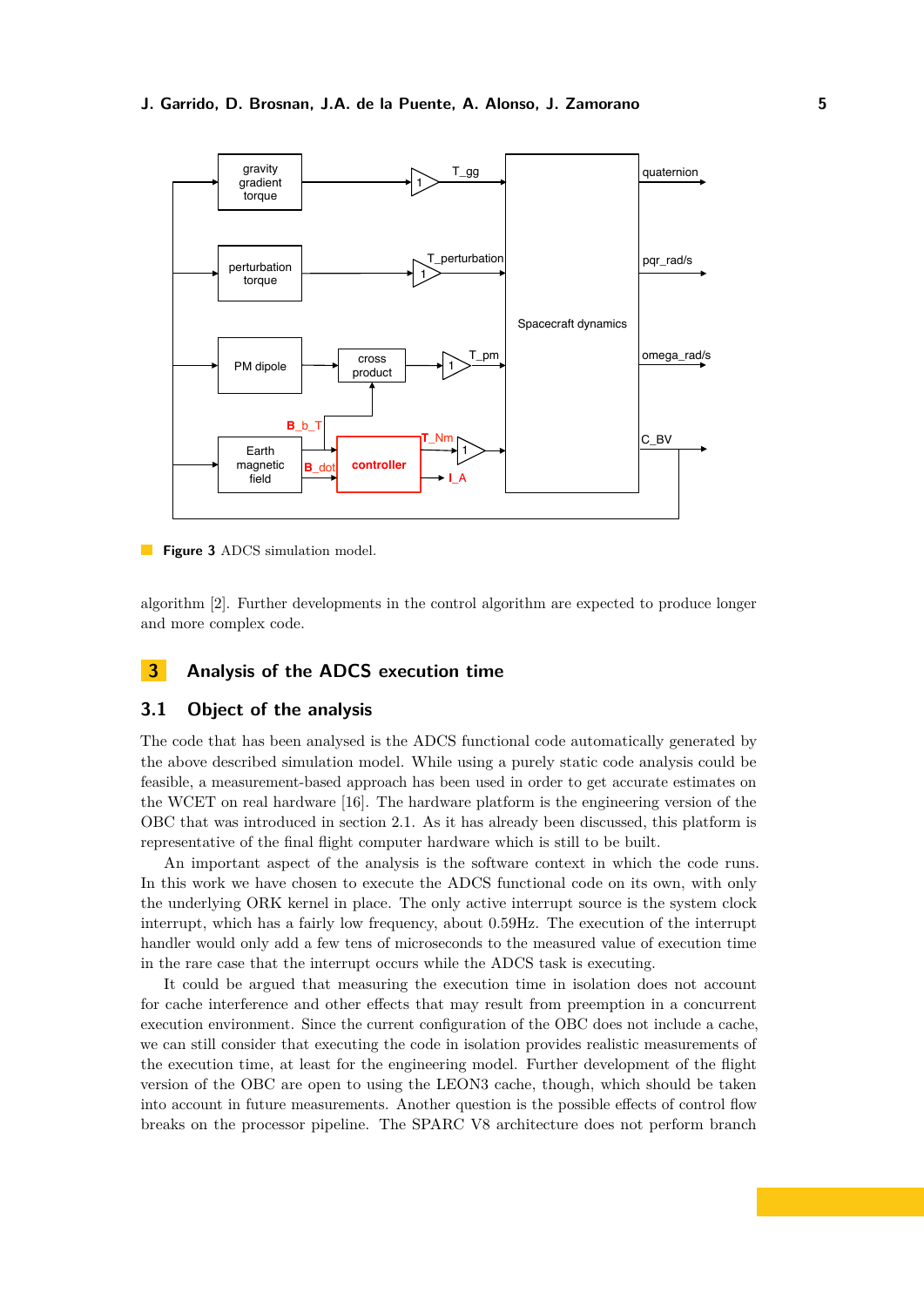prediction, using delayed branching instead. Therefore, in this case such effects can be safely ignored.

## **3.2 Test environment**

As it frequently happens in real-time embedded system projects, it is not possible to test the satellite software in its real environment. Hardware-in-the-loop (HIL) techniques provide a useful testing framework in such cases. The basic idea is to test the embedded system against a simulation model instead of the real environment. The test environment is built from the simulation model depicted in figure [3](#page-4-1) above, replacing the controller block by the real computer and controller software. Some additional components have been included as well, in order to model the sensors and actuators that carry out the interaction between the computer and the modelled environment.



<span id="page-5-0"></span>**Figure 4** ADCS test configuration.

Figure [4](#page-5-0) shows the architecture of the ADCS test configuration. The simulation model is implemented in Simulink on a PC-based platform, whereas the system under test is the ADCS code running on an engineering version of the satellite computer board. The interface between them is built on a serial line during the first stages of the development cycle, to be replaced with actual analog lines as the OBC implementation is advanced enough. This interface is modelled by replacing the original controller model (controller block in figure [3\)](#page-4-1) with two new blocks: one than sends magnetic field data from the simulation model to the computer by means of the serial line, and another one that receives actuator data from the computer and inputs them to the attitude simulation block.

## **3.3 WCET measurement**

We have chosen RapiTime<sup>6</sup> for WCET measurements as we are interested in on-target execution time measurements, using the above described test configuration. The version used is RVS 3.0.

RapiTime collects execution traces to generate time measurement statistics, among which worst case execution time measurements as required for schedulability analysis. In order to do this, RapiTime analyses the structure of the source code and adds instrumentation points at relevant places. The instrumentation points are calls to a procedure that records the execution time at which the point is reached. The instrumented code is repeatedly executed long enough to acquire relevant statistical information about the executions. Once this is

 $^6$  <http://www.rapitasystems.com>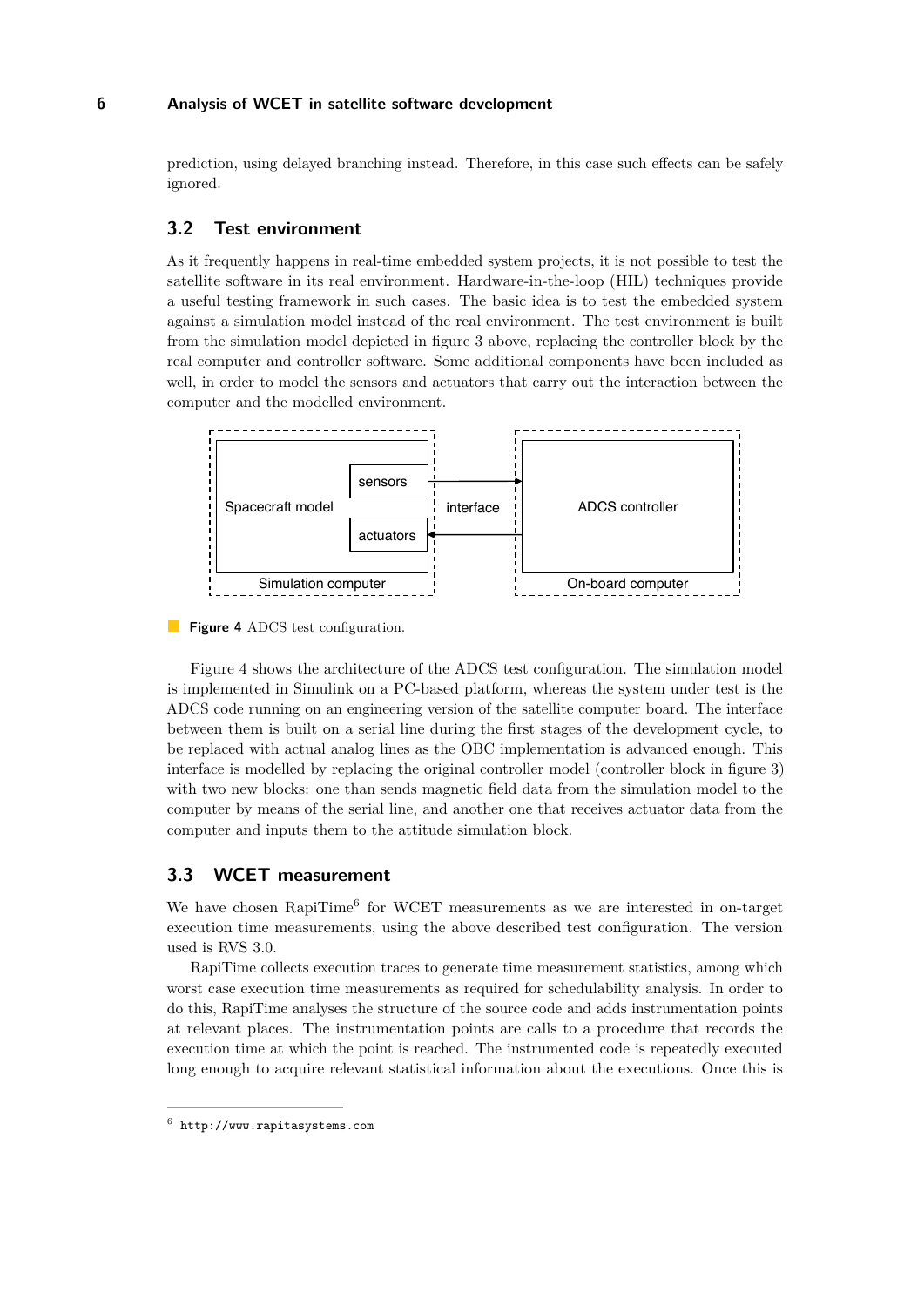#### **J. Garrido, D. Brosnan, J.A. de la Puente, A. Alonso, J. Zamorano 7**

```
Listing 1 Instrumentation procedure
procedure Ipoint ( Id : Natural ) is
begin
    trace_buffer ( trace_idx ). ident := Id ;
    trace_buffer ( trace_idx ). timestamp := Ada . Real_Time . Clock ;
    trace_idx := trace_idx + 1;end Ipoint ;
```
done, the generated trace is checked for the correct format and compliance with previously extracted structural information, and a statistics report is generated.

In our case, the ADCS functional code has been instrumented with the RapiTime tools. In a first step, only the auto-generated controller code has been analysed, leaving out the interface code that is required for reading the magnetometers, which is simulated in the test platform.

The default setup for the RapiTime instrumentation, in which the trace is output to a serial line during the execution, is not suitable for our test platform, due to the bias that the serial communication would add to the measurement. Therefore, we changed the instrumentation code so that it writes the traces to an array instead. The trace elements are pairs of system time values and instrumentation point identifiers. The Ada.Real\_Time.Clock function provided by ORK was used for system time measurements. The clock granularity is 100ns, and the time type representation is 64 bits long. RapiTime uses natural number values as instrumentation point identifiers, which were mapped to 32 bit Ada integers. Consequently, trace values use 12 bytes for each instrumentation point. The trace array is stored in the target computer memory, and later extracted to the developer workstation with the GRMON<sup>7</sup> debugging tool. Listing [1](#page-6-1) shows the code of the instrumentation procedure.

In order to have enough data for the results to be relevant, the simulation should cover at least one complete orbit. The reason for it is the need to cover different values of the Earth magnetic field at different orbital positions. Since the devised orbital period for the satellite is about 1.64 hours, 5930 iterations of the control method have to be executed to cover a full orbit at the specified 1Hz rate. The size of the trace array, considering that there are two instrumentation points for each iteration, is thus 140 KB, which can be easily stored in the 64 MB RAM of the target computer.

The final step is to process the data on the development workstation. The results are described in the next section.

# <span id="page-6-0"></span>**4 Results**

In addition to WCET measurements, RapiTime generates a large amount of data about the ADCS code. The most relevant data refer to code coverage. RapiTime reports the number of times that each instrumentation point has been reached, which can be easily used to derive the execution count for every possible execution path.

For our purposes, the main results refer to statistics of time measurements. Figure [5](#page-7-0) shows the minimum (Min-ET), average (A-ET), high water mark (H-ET), and maximum (Max-ET) execution time registered for the ADCS controller function, together with an estimate of the worst case execution time (W-ET) [\[13\]](#page-9-13). The term "Self" in the figure means

<sup>7</sup> <http://www.gaisler.com/>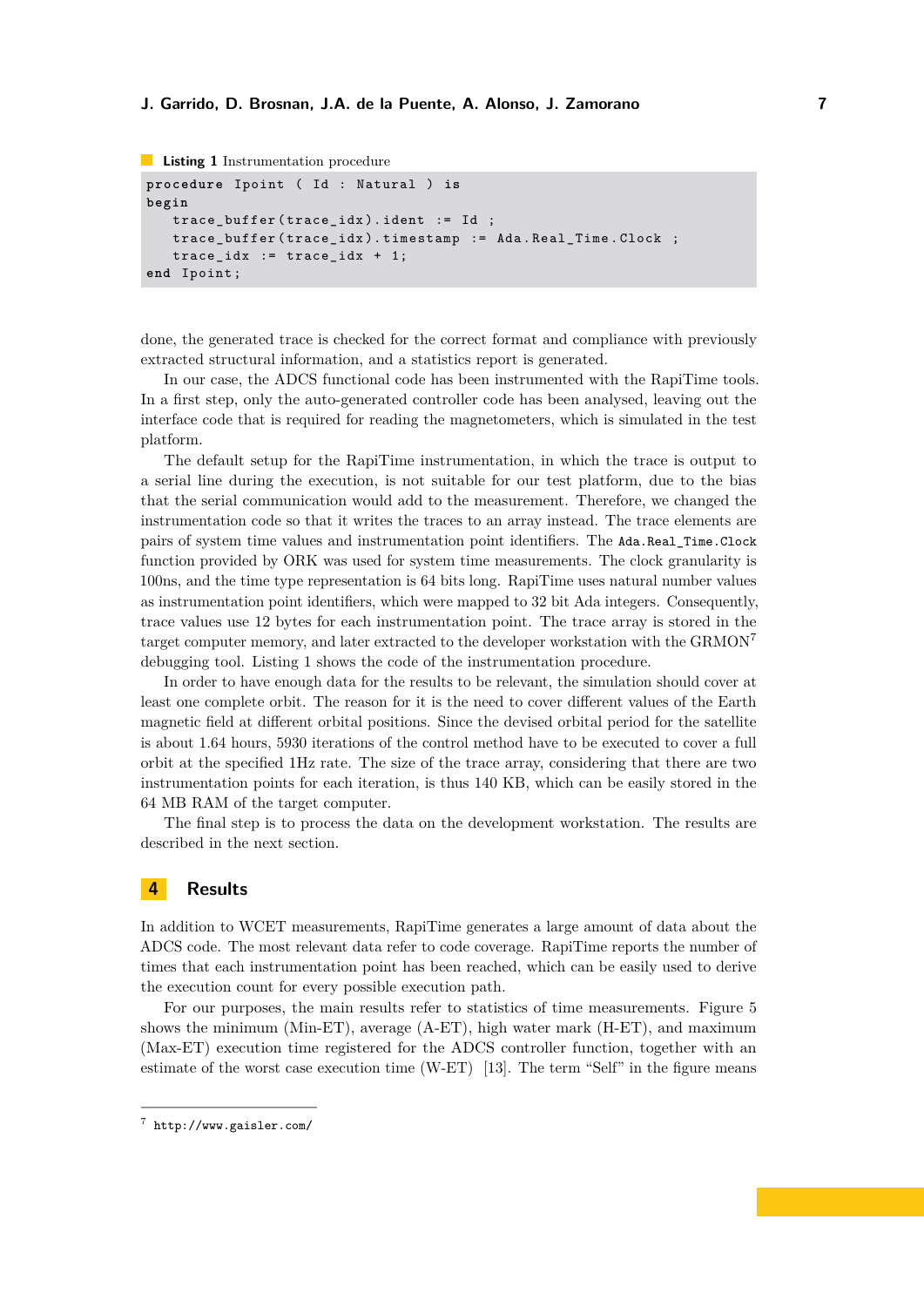that subprogram calls are not included, which is all right in this case as the code user test does not make any such calls. WCET estimation, which does not necessarily match the worst execution time registered in the experiments, is one of the features that make this tool really powerful for systems validation. "Over" refers to measurements including function calls. "Freq" refers to the number of times the code has been executed during the test.



#### <span id="page-7-0"></span>**Figure 5** Execution time results for the ADCS control function.

In our case, the WCET estimate has a value of 2100 (210*µ*s). Since the controller task period is 1s, the processor utilization is 0*.*21%, which is a fairly low value leaving time for more complex control algorithms if needed, and for the rest of the subsystems as well.

As can be seen from figures [5](#page-7-0) and [6,](#page-7-1) the difference between the minimum and the worst case execution time is just  $8.7\mu s$ , and the mode is  $207\mu s$  with a probability of 0.147. With such a small difference, the distribution spans a very narrow range. However, the most interesting point is that, although the actual WCET might be greater than the estimated value of 210*µ*s, the probability of such a situation is very low, 1*.*69 *·* 10*<sup>−</sup>*<sup>4</sup> . We can take this result as an indication that we can safely use the estimated WCET for response time analysis.



<span id="page-7-1"></span>**Figure 6** Probability distribution of execution time.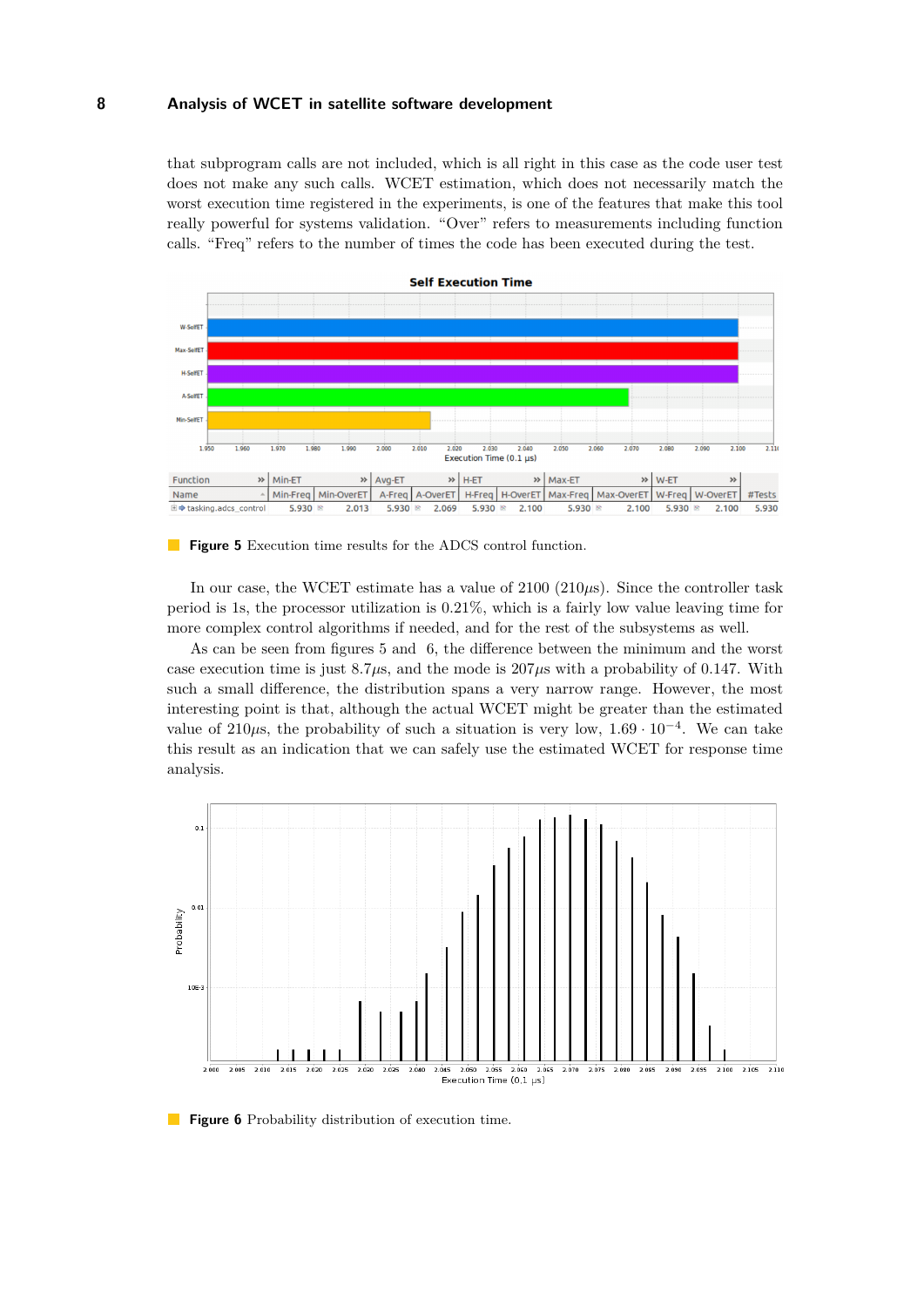# <span id="page-8-0"></span>**5 Conclusions and future work**

The UPMSat-2 project provides an excellent testbed for many of the results obtained by UPM researchers over the recent years. In spite of being an experimental satellite, it is still a relevant project in terms of size and complexity. In particular, using the ORK technology developed by the real-time systems group, together with timing analysis methods such as implemented by RapiTime and other tools, provides an opportunity to validate the technology on a real satellite mission and consolidate our approach to embedded software development.

Hardware in the loop, supported by RapiTime and Simulink tools, has proved to be a successful approach to WCET analysis in terms of time, cost and results. Accordingly, it will be one of the techniques used for the final validation of the attitude determination and control system of the UPMSat-2, as well other subsystems of the spacecraft on-board software. Although the current implementation of the controller function is very simple and consequently does not require some of the advanced WCET techniques implemented by the tool, the experiment has shown that the testing infrastructure is valid and can be used to analyse the execution time of other, more complex functions as the development advances.

Future work includes adding real sensors and actuators to the test environment. This will allow us to get real and complete timing measurements on the whole system and not just the auto-generated code. The next step is to perform measurements with all the OBC subsystems in place, and use response time analysis tools to estimate the time behaviour of the full system, including interference among different tasks and blocking due to access to common resources. This may require optimizing the instrumentation routine in order to get a more efficient implementation of measurements.

The flight version of the OBC will include a LEON3 processor with cache memory. The issue of the effects of multitasking on cache affinity will have to be further investigated. A possible way to improve timing predictability may be freezing the cache during the execution of interrupt handlers, so that the interrupted task preserves its cache affinity, at the possible cost of increasing the execution time of interrupt handlers. It is also possible to disable the cache during the execution of critical application tasks, making the cache control registers part of the task context. This technique has been implemented in an extension to ORK that has been used in a related project [\[10\]](#page-9-14).

On-going work also includes higher-level modelling of the on-board software using some of the tools developed in the CHESS project.<sup>8</sup>

### **Acknowledgements**

The authors wish to acknowledge the collaboration of the rest of the UPMSat-2 team, especially Assal Farrahi and Javier Cubas from the "Ignacio Da Riva" institute (IDR/UPM).

#### **References**

- <span id="page-8-1"></span>**1** *ISO/IEC 8652:1995(E)/TC1(2000)/AMD1(2007): Information Technology — Programming Languages — Ada*.
- <span id="page-8-2"></span>**2** Karl Johan Åström and Tore Hägglund. *Advanced PID Control*. ISA - The Instrumentation, Systems, and Automation Society, Research Triangle Park, NC 27709, 2005.

<sup>8</sup> CHESS (Composition with Guarantees for High-integrity Embedded Software Components Assembly) is an 7FP project funded under the Artemis JTU.